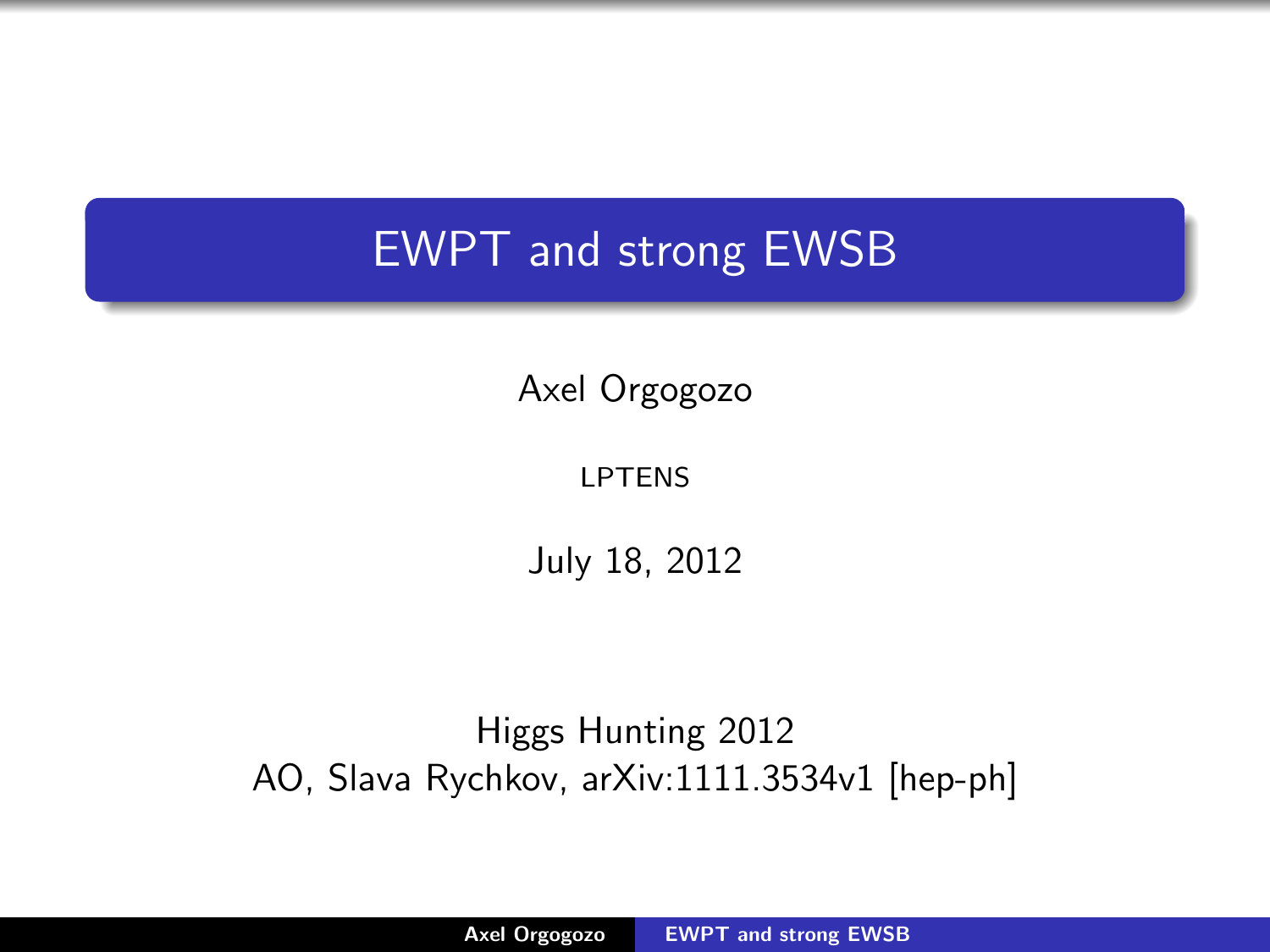- **1** Short introduction to EWPT
- <sup>2</sup> EWSB before H-day
- **■**  $\hat{S}$  parameter in a higgsless TC model: how to reconciliate TC with EWPT?
- <sup>4</sup> Adding a 125 GeV composite Higgs in the spectrum: the difficulties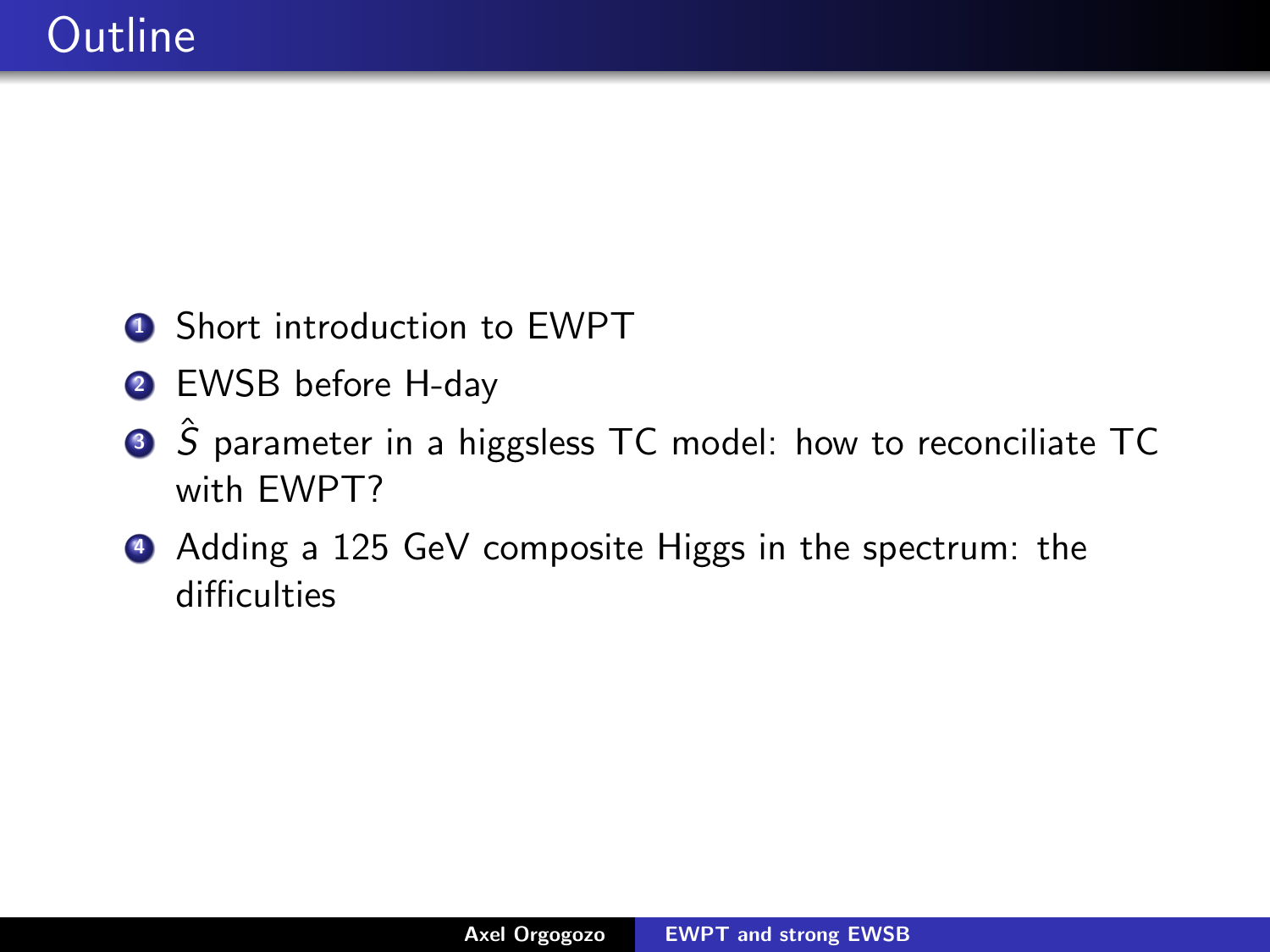## EWPT in a few words

- EWPT: precise measurement of  $M_W$ ,  $\Gamma(Z \to l^+l^-)$ ,  $A_{FB}^l$  $\Rightarrow$  measure of the departure from the tree level relations.
- parametrization of the loop effects:  $\epsilon_1$ ,  $\epsilon_2$ ,  $\epsilon_3$ :  $M_W^2 = M_Z^2 c_w^2 + \delta M_W^2 (\epsilon_1, \epsilon_2, \epsilon_3)$

o oblique versus non oblique:

• 
$$
\epsilon_1 = e_1 - e_5 - \frac{\delta G}{G} - 4\delta g_A
$$
  
\n•  $\epsilon_2 = e_2 - s^2 e_4 - c^2 e_5 - \frac{\delta G}{G} - \delta g_V - 3\delta g_A$   
\n•  $\epsilon_3 = e_3 + c^2 e_4 - c^2 e_5 + \frac{c^2 - s^2}{2s^2} \delta g_V - \frac{1+2s^2}{2s^2} \delta g_A$ 

 $\bullet$  for heavy models, the study is in general simplified:

$$
\begin{array}{ll}\n\bullet \epsilon_1 \sim \epsilon_1^{SM} + \underbrace{(e_1 - e_1^{SM})}_{\equiv \hat{T}} & e_1 = \frac{A_{W_3 W_3}(0) - A_{W^+ W^-}(0)}{M_W^2} \\
\bullet \epsilon_2 \sim \epsilon_2^{SM} + \underbrace{(e_2 - e_2^{SM})}_{\equiv \hat{U}} & e_2 = F_{W^+ W^-}(M_W^2) - F_{W_3 W_3}(M_Z^2) \\
\bullet \epsilon_3 \sim \epsilon_3^{SM} + \underbrace{(e_3 - e_3^{SM})}_{\equiv \hat{S}} & e_3 = \frac{c_W}{s_W} F_{W_3 B}(M_Z^2)\n\end{array}
$$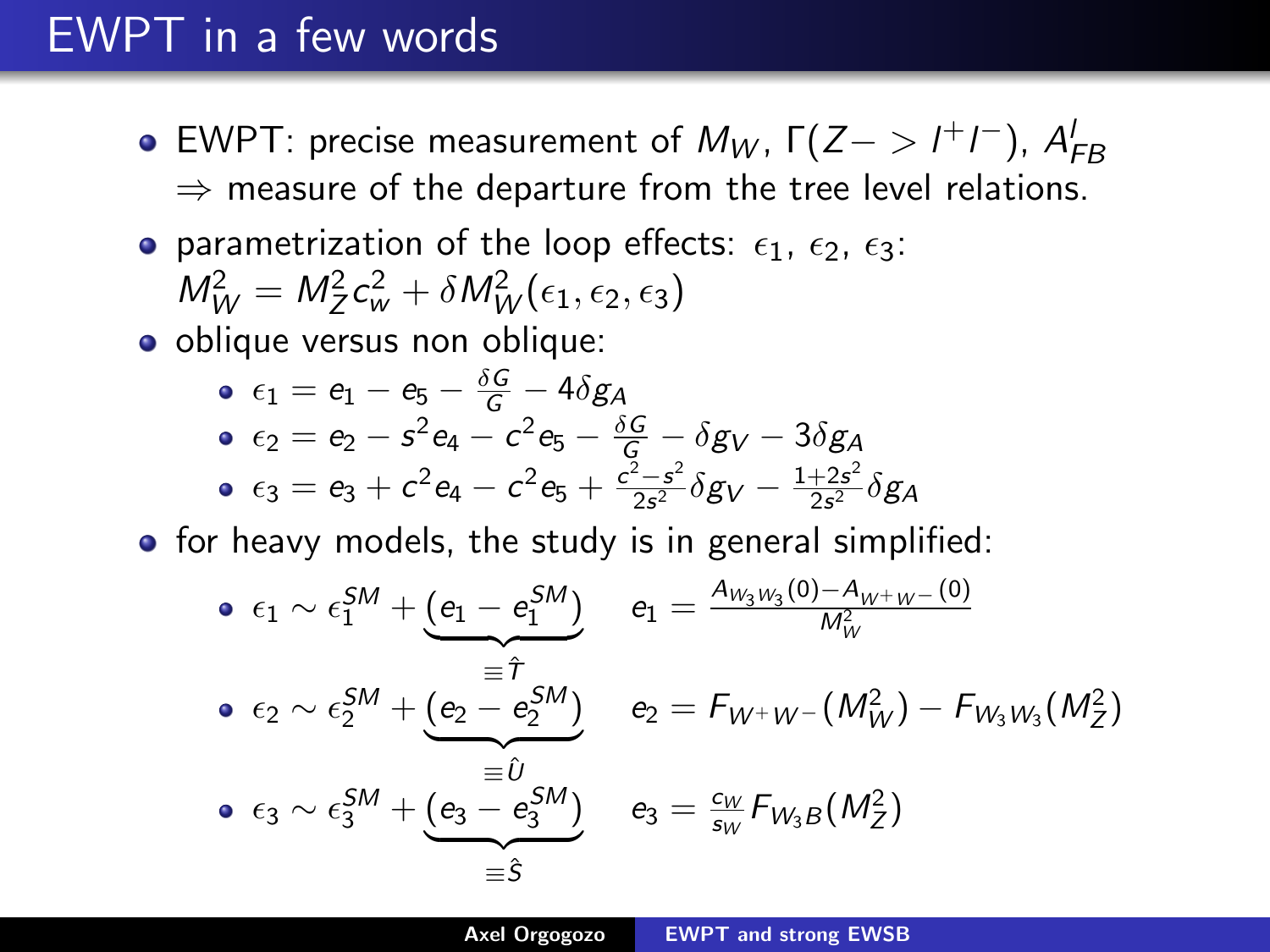#### Theory point of view before Higgs discovery

- Gauge group  $\supset SU(2)_L \times U(1)_Y \rightarrow U(1)_Q$
- Global Symmetry:  $\supset SU(2)_L \times SU(2)_R \rightarrow SU(2)_V$ 
	- protect the ratio  $\rho=\frac{m_W^2}{m_Z^2\cos\theta_W}$  (no large  $\hat{\mathcal{T}}$ , and  $\hat{U}$  negligible)
	- explicitly broken by  $g'$  and  $\lambda_u \neq \lambda_d$

Under those assumptions, one can build the Electroweak Chiral Lagrangian (EFT with cutoff  $\Lambda \sim 3 \text{TeV}$ ):

#### Effective Lagrangian

$$
\mathcal{L}_{\textit{eff}} = \tfrac{\textit{v}^2}{4} \textit{Tr} \left( D_\mu U (D^\mu U)^\dagger \right) + \mathcal{L}_{\textit{gauge/fermions}} + \mathcal{L}_{\textit{Yukawa}} \left( U, \psi_i \right)
$$

where 
$$
U = e^{2i \frac{\pi^a T^a}{v}}
$$
 and  $D_\mu U = \partial_\mu U - i g' T^3 B_\mu U + i g U T^a W^a_\mu$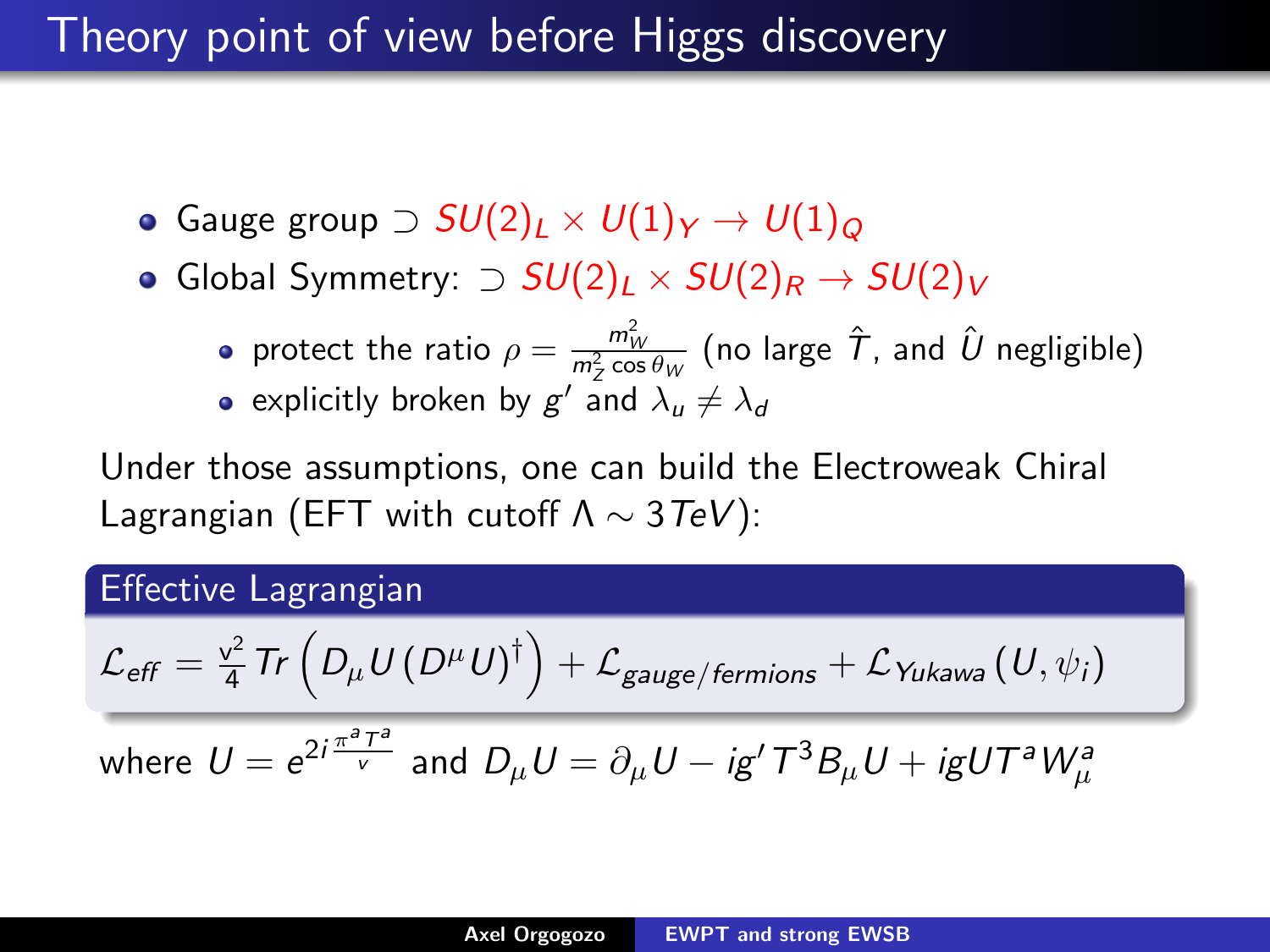### Why new physics was needed?

#### Unitarity in WW longitudinal scattering:



The partial wave amplitude grows linearly with s, and violates its unitarity bound at  $\sqrt{s} \sim 1$ TeV

\n- $$
\epsilon_1 \sim -\frac{3g^2}{32\pi^2} \log \frac{\Lambda}{m_Z} + \text{cst}
$$
\n- $\epsilon_3 \sim \frac{g^2}{96\pi^2} \log \frac{\Lambda}{m_Z} + \text{cst}'$
\n

 $\Rightarrow$  Bad fit to EWPT...

 $\Rightarrow$  new physics needed around or below the TeV scale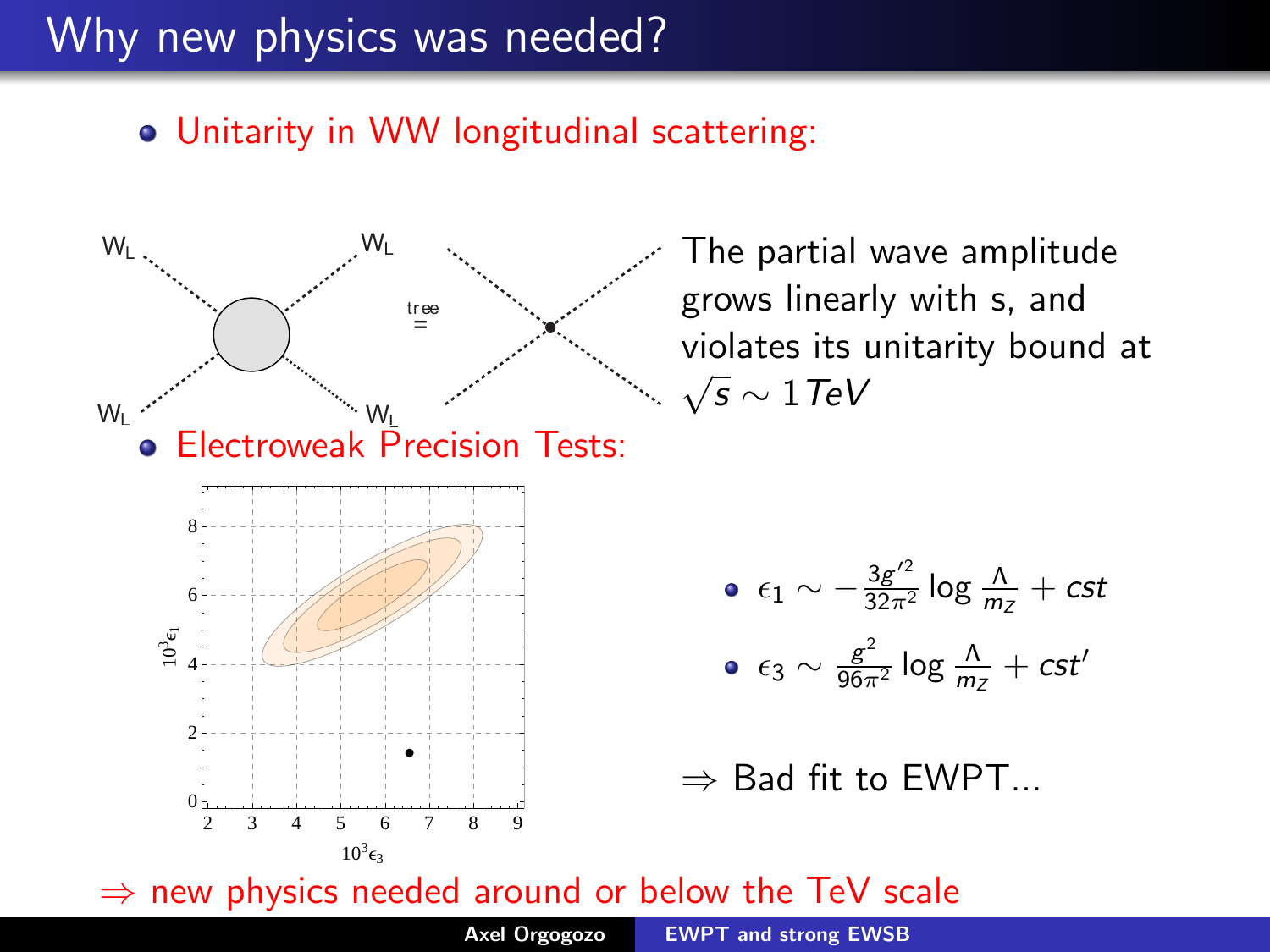# Two solutions to unitarize WW scattering before higgs discovery

a scalar + h (SM,SUSY,CH...)  $\Rightarrow$  Unitarity can be restored up to arbitrarily high scales depending on the model. a spin-1 Vector Resonance + V (TC,5D Higgsless...)  $\Rightarrow$  Unitarity can be restored up to 6-10 TeV.  $M_V$  and  $G_V$  constrained.

But unitarity restoration can be due to an interplay between the two scenarios: Technicolor scenarios including a composite higgs, 5D gauge models...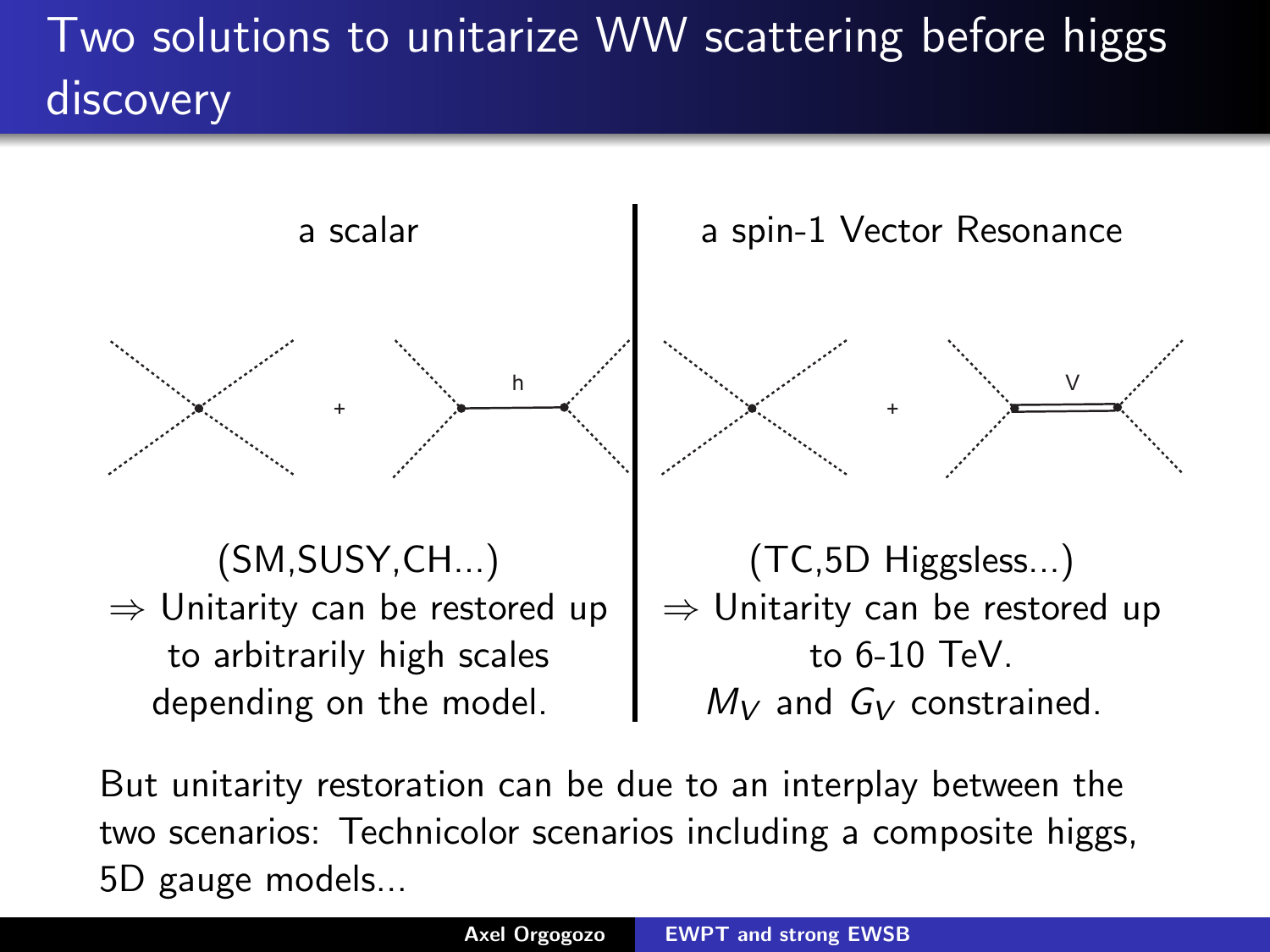### EWPT in those two scenarios

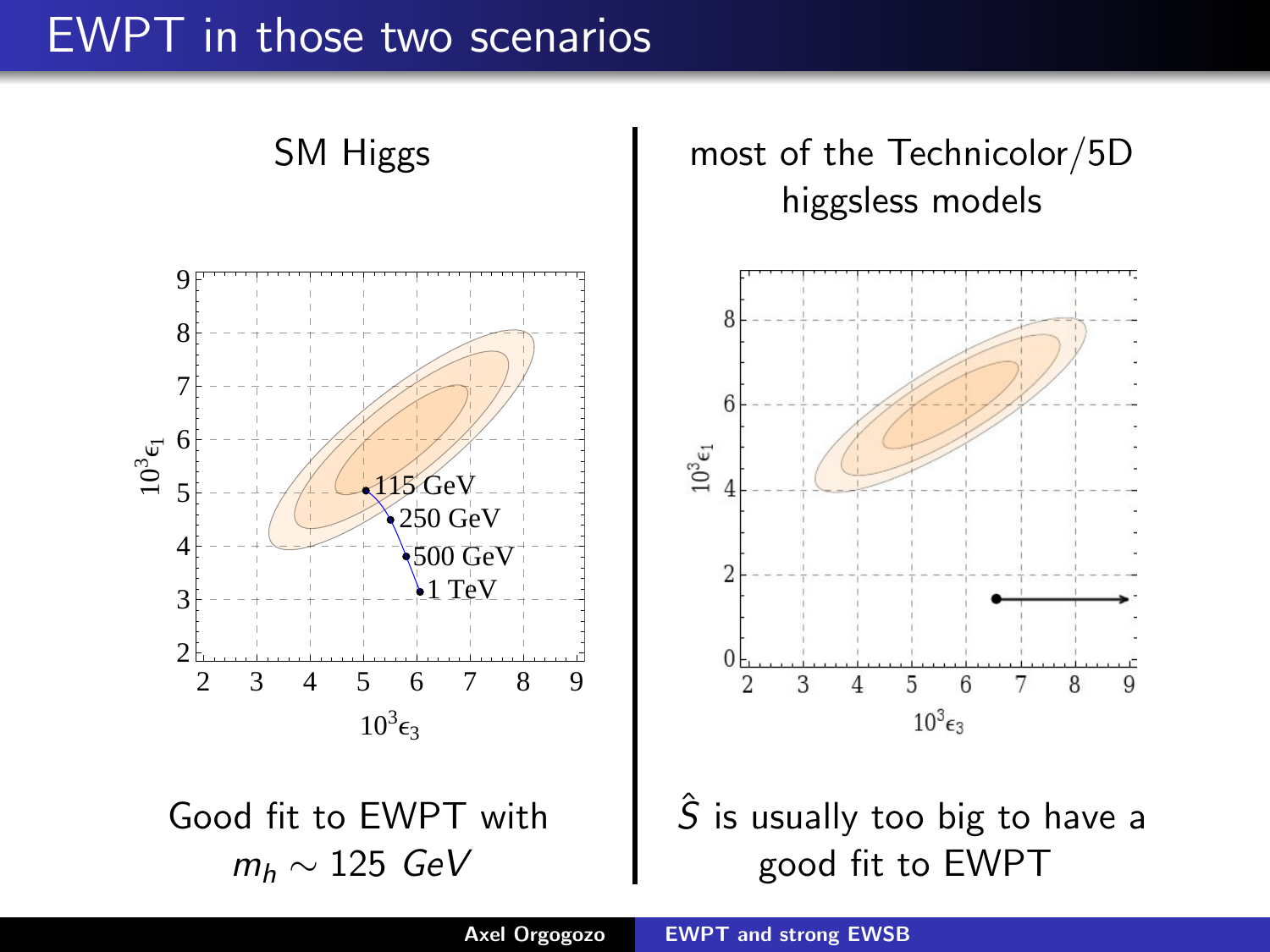Assumptions:

- **•** Parity
- Vector Meson Dominance (VMD): Only one vector and one axial spin-1 resonances in the EFT (like the  $\rho$  and  $a_1$ resonances in QCD, which saturate the low energy observables)
- no higgs (minimal global symmetry breaking pattern  $SU(2) \times SU(2) \rightarrow SU(2)$

mass gap:  $M_Z^2 << M_V^2, \ M_A^2 \Rightarrow \hat S$  and  $\hat T$  only

#### Peskin-Takeuschi formula for  $\hat{S}$

$$
\hat{S} = \frac{g^2}{4} \int_0^\infty \frac{ds}{s} \left[ (\rho_V(s) - \rho_A(s)) - (\rho_V^{SM}(s) - \rho_A^{SM}(s)) \right]
$$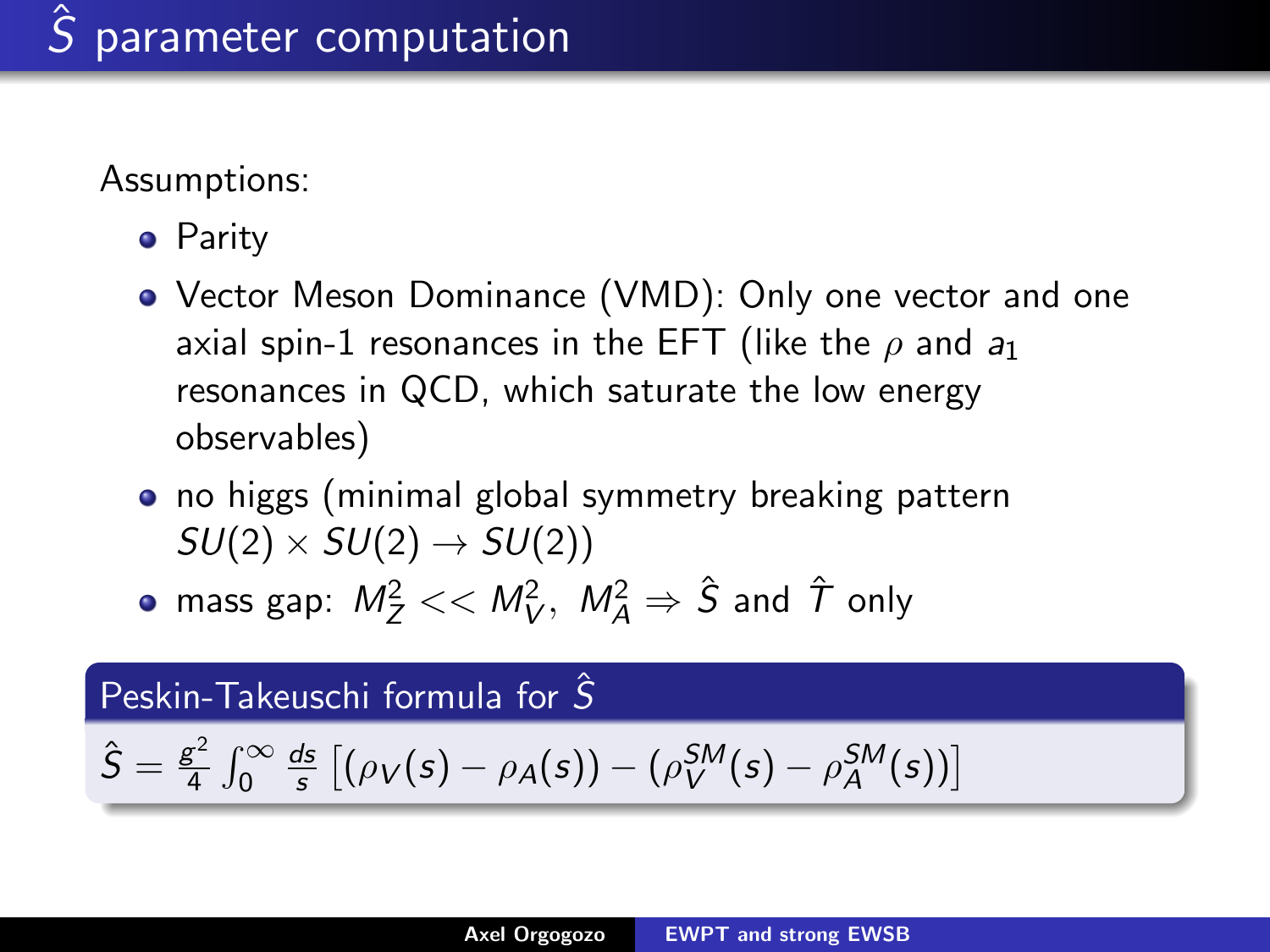Why  $\hat{\mathcal{S}} = \mathit{e}_3 - \mathit{e}_3^\mathit{SM}$  $\frac{1}{3}$ <sup>SM</sup> is big in Technicolor?

> $\bullet$   $\overline{S}$  from the Peskin-Takeuchi formula (from the EFT):  $\hat{\mathsf{S}}=\frac{\mathsf{g}^2}{4}$  $\frac{g^2}{4} \left( \frac{F_V^2}{M_V^2} - \frac{F_A^2}{M_A^2} \right)$  $+ \frac{g^2}{96\pi}$  $\frac{g^2}{96\pi^2}\left(\log\frac{M_V}{m_h^{ref}}+O(1)\right)$ couplings:



- Constraints on the parameter space:
	- 2 Weinberg sum rules:  $F_V^2 F_A^2 = v^2$  and  $F_V^2 M_V^2 F_A^2 M_A^2 = 0$
	- Unitarity in  $W_L W_L$  scattering  $\Rightarrow M_V <$  2.6  $\text{TeV}$  and  $G_V \sim \frac{V}{\sqrt{3}}$
	- Good UV behavior of  $\pi\pi$  form factor  $\Rightarrow$   $F_V G_V = v^2$

$$
\Rightarrow \frac{g^2}{4} \left( \frac{F_V^2}{M_V^2} - \frac{F_A^2}{M_A^2} \right)
$$
 positive and too big to agree with EWPT.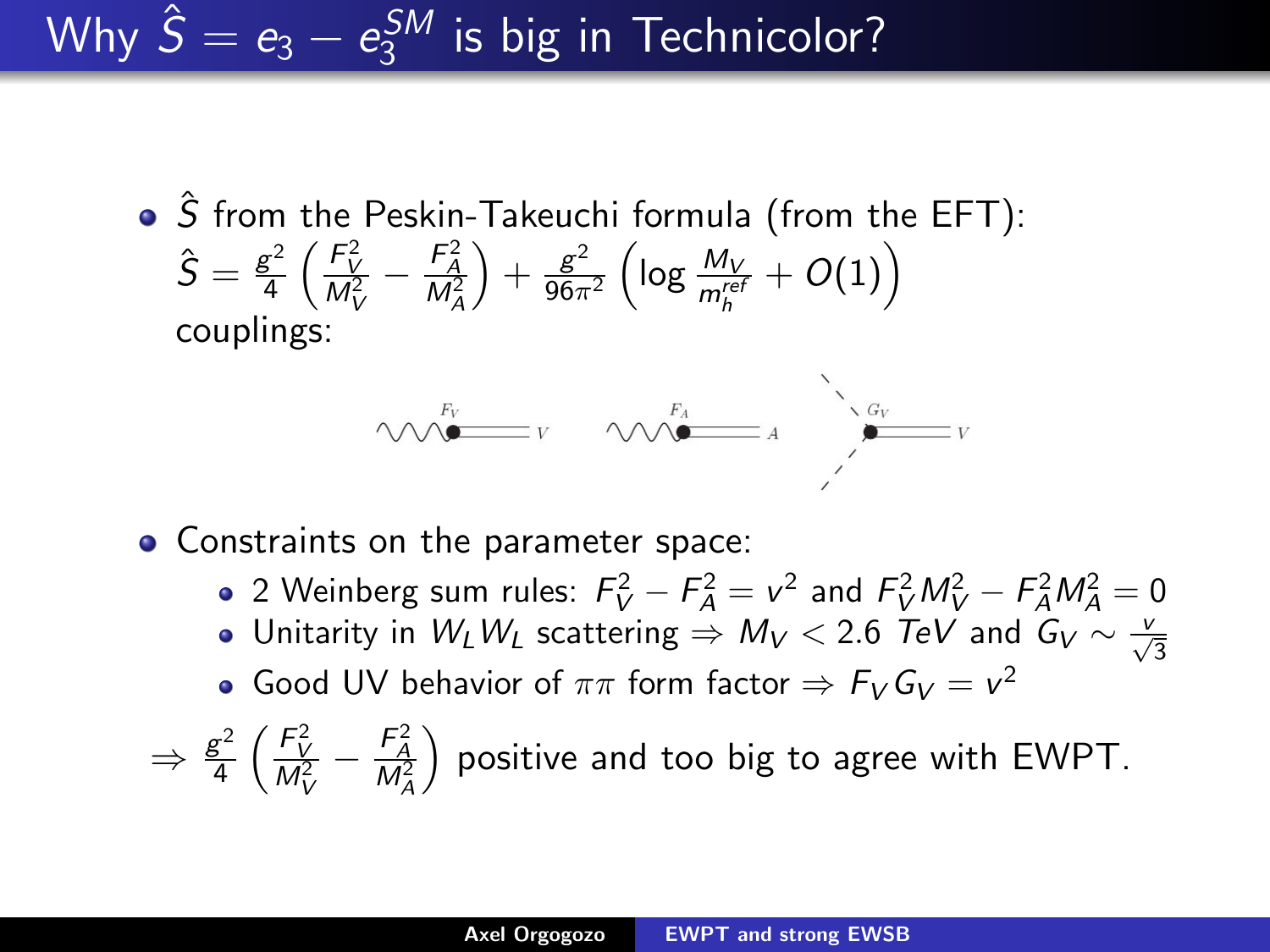- Conformal TC in a few words: TC model reaching a strongly coupled fixed point in the IR (above the EW scale)
- Consequence: 2nd Weinberg sum rule not satisfied  $\Rightarrow$  more freedom on the space of parameters, allowing for a cancelation between the axial and the vector part in the dangerous contribution :  $(\Delta \hat{S} = \frac{g^2}{4})$  $rac{g^2}{4} \left( \frac{F_V^2}{M_V^2} - \frac{F_A^2}{M_A^2} \right)$  $)$
- negative contributions even possible (the positivity of  $\hat{S}$  is not rigorously proven, specially in the case of conformal dynamics in the UV)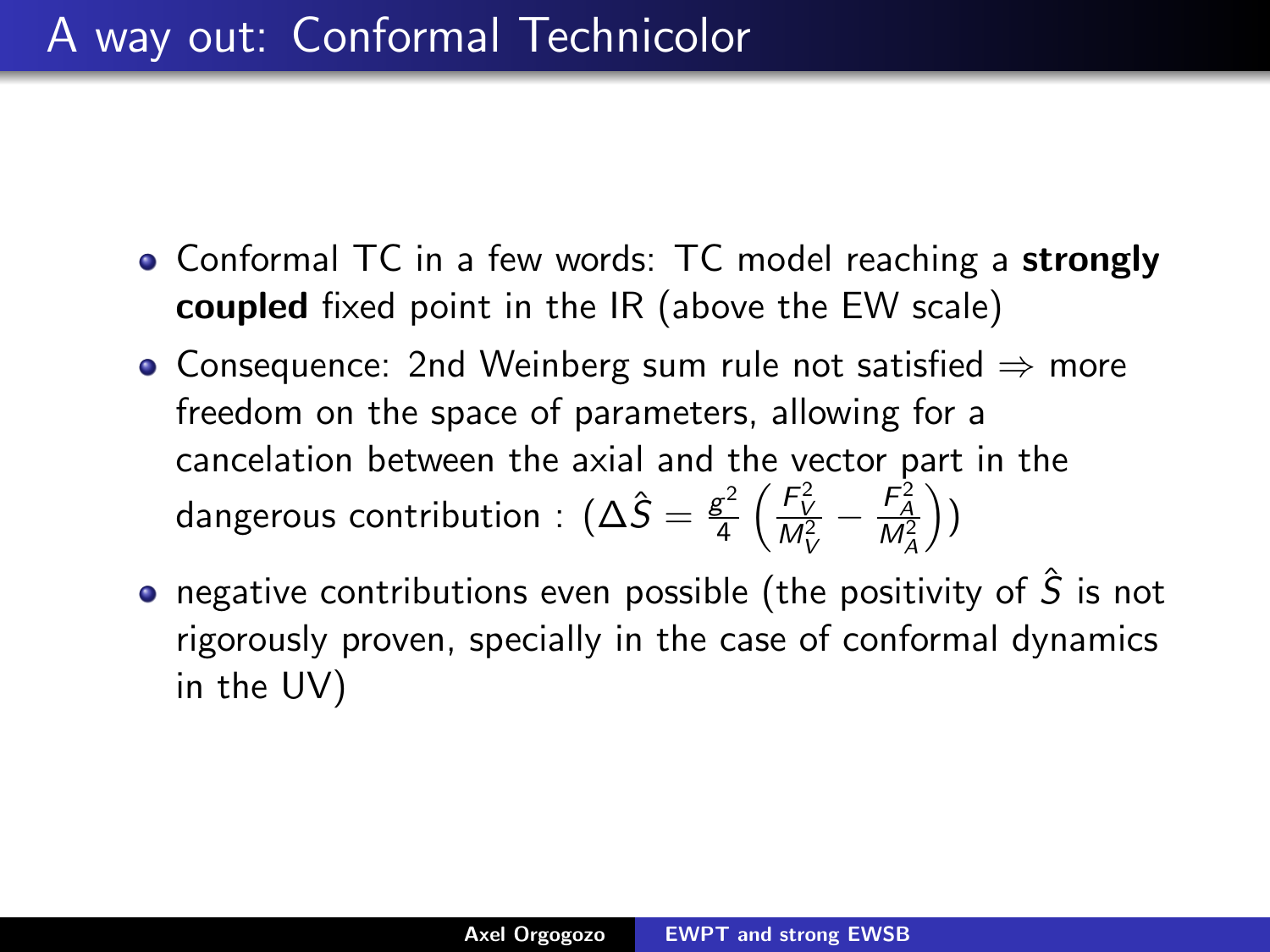## EWPT fit



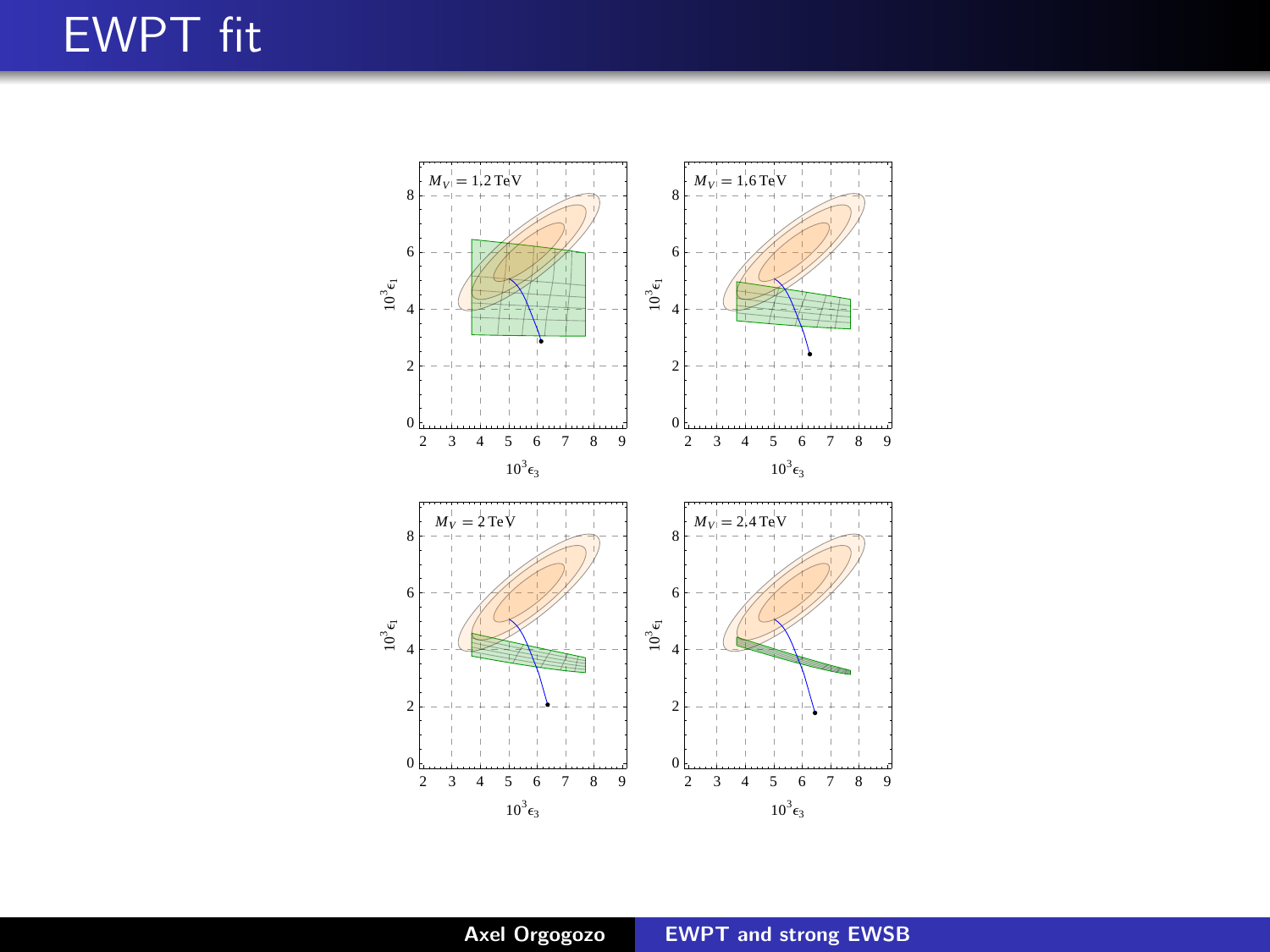# Adding a 125 GeV composite higgs: difficulties with gauge invariance

in composite higgs models :  $\mathcal{g}^{SM}_{h...} \to$   $a \times \mathcal{g}^{SM}_{h...}$  with  $a < 1$  $\bullet$  gauge invariance for the SM  $e_1$  parameter:



|  | sum gauge invariant |
|--|---------------------|
|  |                     |

• In CH models, the third class of diagramms is affected by the new couplings while the second is not, leading to an imperfect cancelation of the gauge dependance.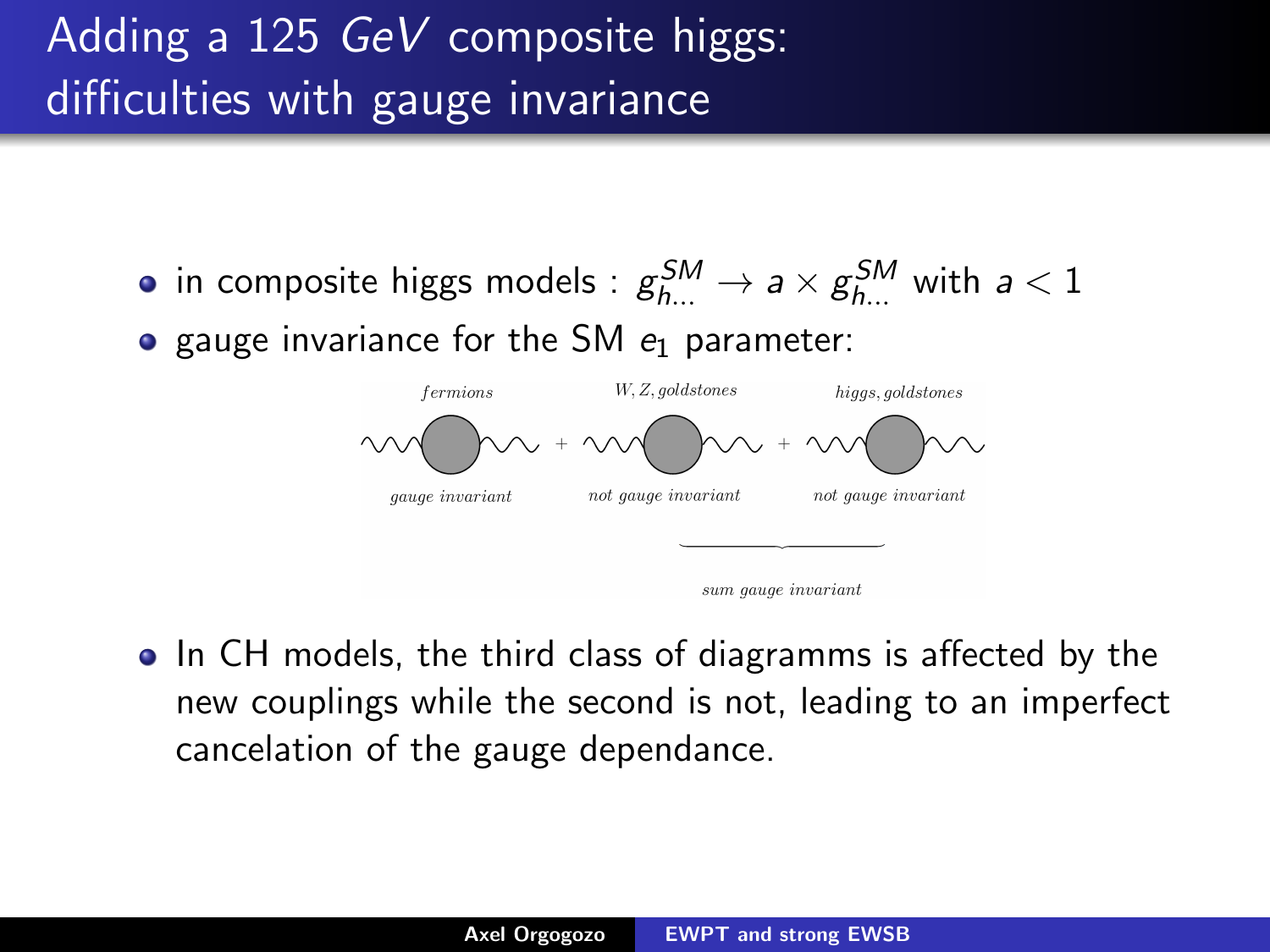# Toy model to see what could restore gauge invariance: 2HDM

- 2HDM in two words: 2 higgs doublet  $\Phi_1$ ,  $\Phi_2 \Rightarrow 2$  neutral CP even scalars:  $h_0$  and  $H_0$ , 2 charged scalars  $\phi^{\pm}$ , 1 neutral <code>CP</code> odd scalar  $A_0$  and 3 goldstones.
- $R_{\xi}$  gauge dependance for  $e_1$  in the 2HDM model:

$$
\text{min} \left\{ \begin{aligned} \Phi_1 & \Phi_2 & \\ & \text{max} \quad + \text{min} \quad \Phi_3 & \text{min} \quad (g_{hgVV}^2 + g_{H_0VV}^2) f^{SM}(\xi) + \dots \end{aligned} \right.
$$

•  $R_{\xi}$  gauge dependance for  $e_1$  in the SM:

$$
\textcolor{red}{\text{SM Higgs}} \\ \textcolor{blue}{\text{W}} = g^2_{hVV} f^{SM}(\xi) + \ldots
$$

• Sum rule: 
$$
g_{h_0VV}^2 + g_{H_0VV}^2 = g_{hVV}^2
$$

 $\Rightarrow$  Same  $\xi$  dependance in both cases and the sum with the pure EW gauge boson/goldstones contribution is gauge invariant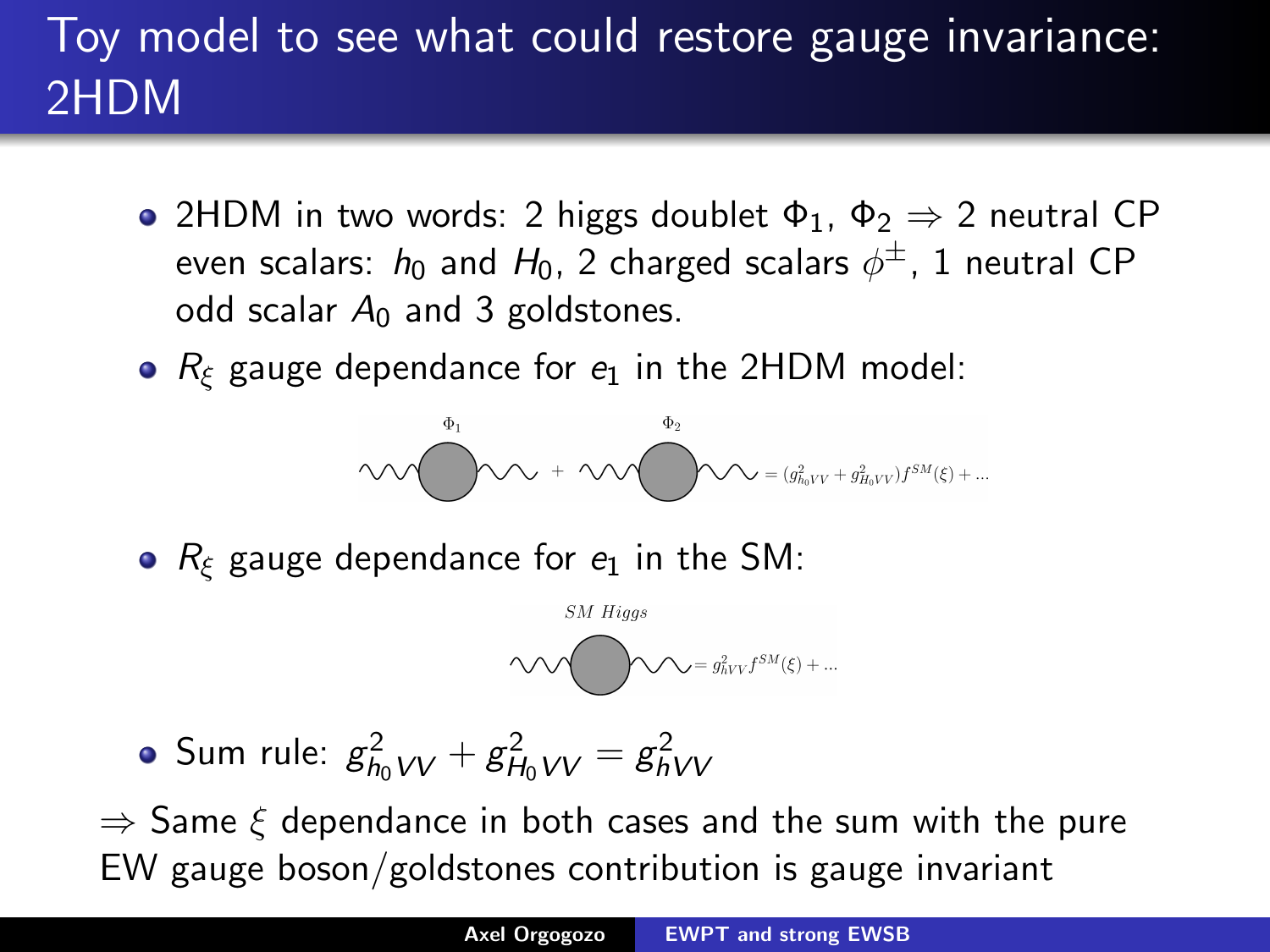- **•** gauge dependance of the composite higgs contribution to the  $\epsilon$ 's parameters should be cancelled by the gauge dependance of the spin-1 resonances contributon
- difference between the 2HDM and the composite higgs scenario: in 2HDM a sum rule for the couplings is predicted while in the strongly coupled scenario there is not such a relation. Imposing gauge invariance could lead to impose a sum rule between the different couplings a,  $F_V$ ,  $G_V$ ,  $F_A$ ...
- difficulty: $m_h = 125$  GeV too light to perform an analysis in terms of  $\hat{T}$  and  $\hat{S} \Rightarrow$  full  $\epsilon$ 's computation needed...